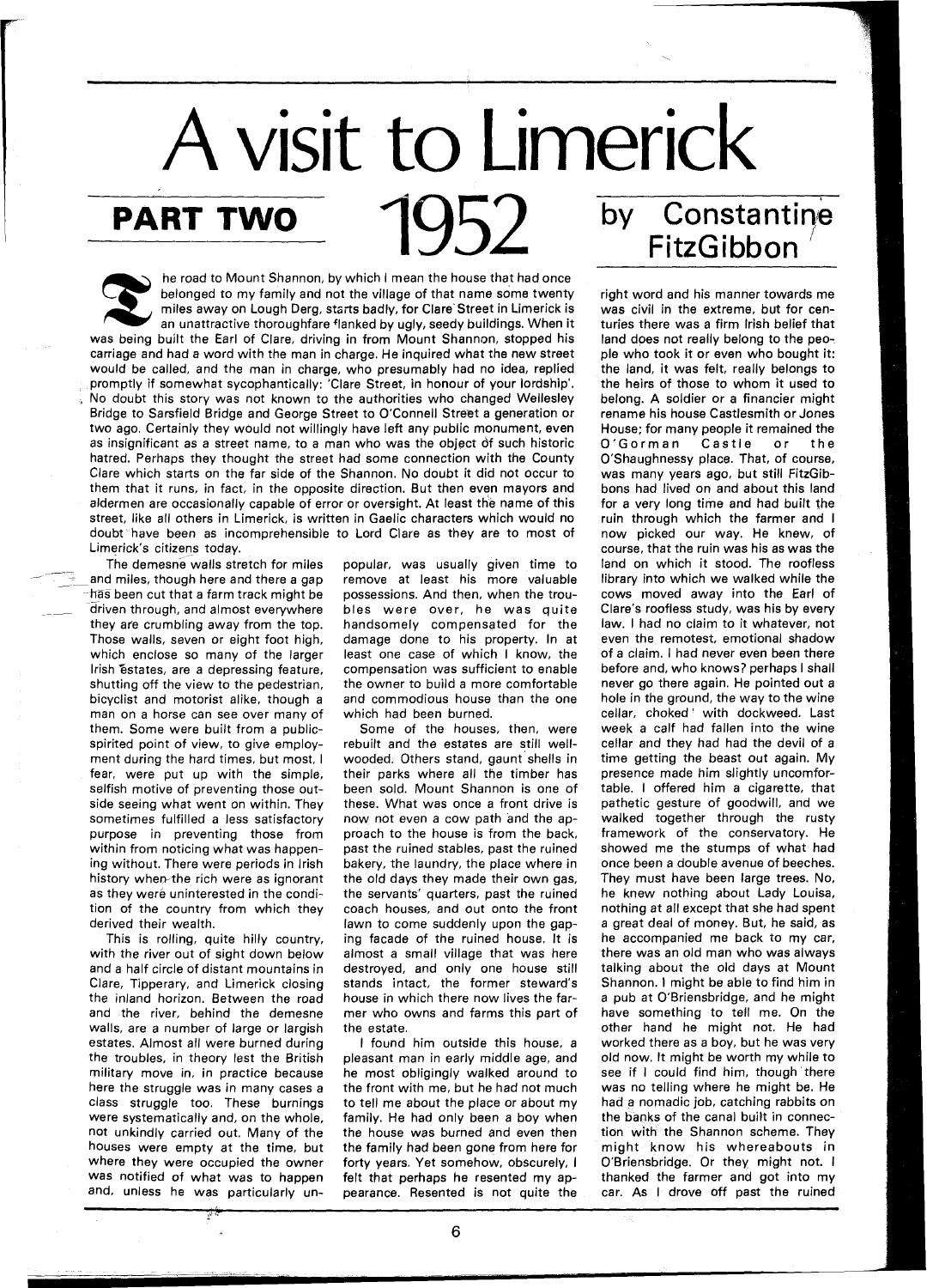

buildings I glanced back. He was standing looking after me.

It was a hot evening when I returned to Limerick and,since I was a little early for my appointment, I strolled down towards the hotel at which I had originally registered to see if there were any letters. The streets were full of people, the good-looking girls now in their summer dresses, the busy men. But my progress was soon barred by a crowd from behind which I could hear a raucous, shouting voice. I edged my way through the silent, impassive, watching people until I was able to see the cause of the disturbance. It was one man, a poor labourer of about sixty by the look of him, who was obviously very drunk - he was, I may say, the only drunken man I ever saw on an lrish street during these months. He was making an unsteady progress, which he frequently interrupted to turn back and shout, with obvious hatred, at the silent crowd: 'UP DEV!' Then he would snatch his cap from his head, punch it, look quickly around in the expectation or hope or a contradiction and a fight, and shout: 'UP THE REPUBLIC!' There were three or four\*policemen, or civic

## **O'Connell Street in the 'fifties.**

guards, as they are called, standing nearby and this curious, quiet crowd that watched and waited.

It was a strange performance altogether, the last fag-end of revolution perhaps; this poor, befuddled man yelling slogans which thirty or even twenty years ago would have produced some sort of positive reaction but which were now so banal, so utterly accepted as to be quite futile. He might as well have shouted numbers or the names of nineteentth-century American presidents. And yet the crowd, that insatiably curious lrish crowd, watched and waited. Something after all might happen. I watched too while this unfortunate man made a pitiful exhibition of himself. The guards watched. 'UP THE REBELS!' he shouted, punching his cap and brandishing his fists, 'UP DEV!' A youth standing beside me snickered. I turned up a side street and entered a small bar.

'Who is he?' I asked the proprietor. 'Conn Ryan', replied the landlord. 'He was in America and got a bang on the head. About once a month he gets drunk and then he shouts like this'.

Why, I asked, did the guards not take him home? It could only be an act of kindness to stop a poor halfdemented man from making such a fool of himself. Besides, he was clearly being a nuisance, or rather the crowd was being a nuisance, blocking up the street so that the traffic was accumulating behind it, honking and hooting.

The landlord spat. The guards! They wouldn't dare to touch him when he was drunk like this. He'd be sure to strike them. And could they arrest a man, in front of so large a crowd, for shouting such eminently acceptable slogans on O'Connell Street in broad daylight?

This seemed to me a fair enough explanation and one which showed both intelligence and humility on the part of the police. I said so.

The man spat again. Then, leaning his elbows on his bar, he said:

'That may be. But what they do is this. They'll wait till tomorrow when he's sober. Sober he's as quiet as a lamb. Then they'll go to his house and arrest him'.

No doubt this was a malicious slan-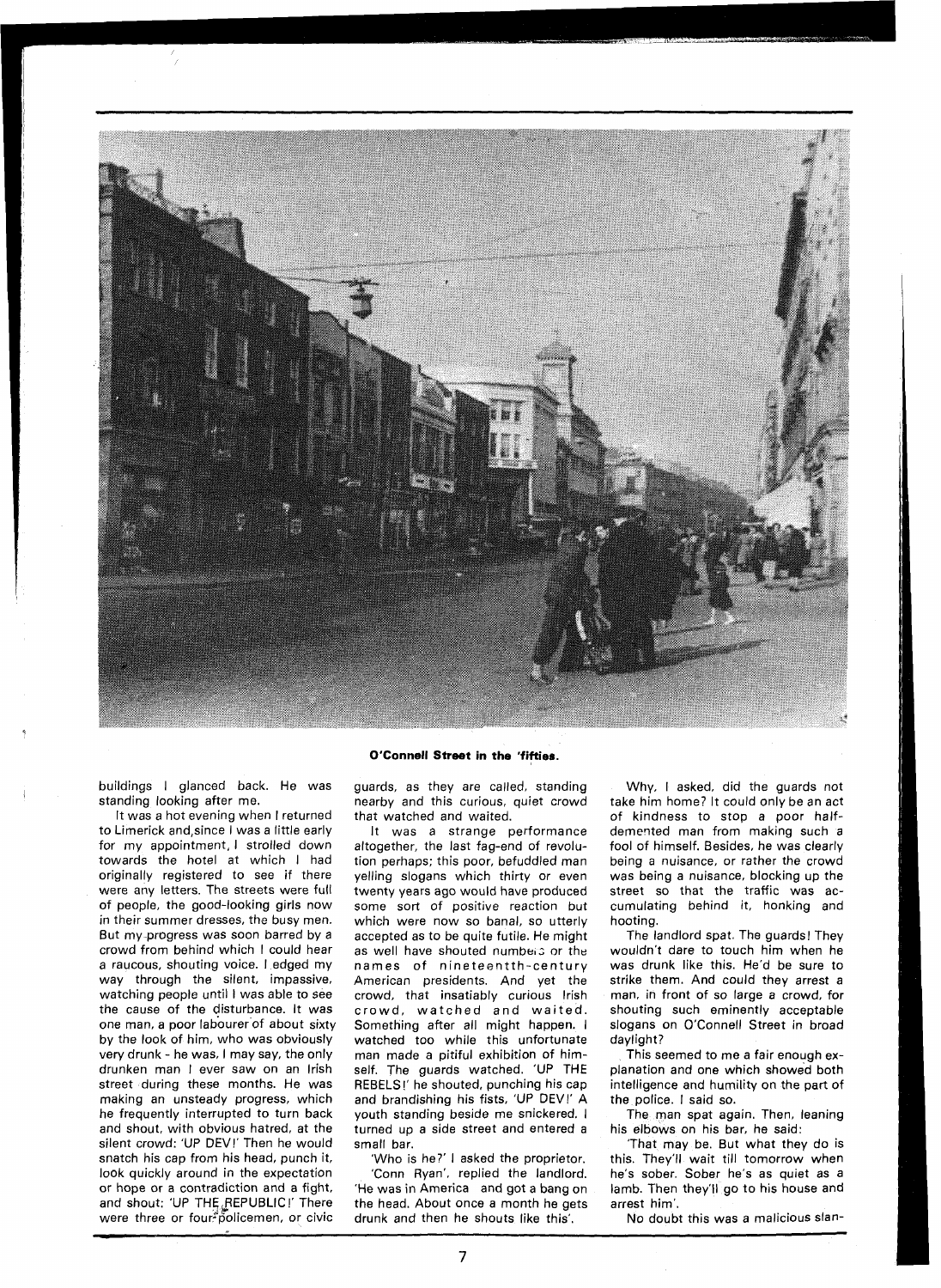der on a fine and courageous body of men. But nevertheless the police are not universally popular in Ireland. Why should they be? Here, as everywhere else, their primary purpose - the protection of property and the apprehension of criminals - has become secondary to their major activity, which is to stop perfectly law-abiding people from doing what they may wish to do, such as singing, dancing, drinking when thirsty, taking their clothes off for a swim in the river, kissing their sweethearts or expressing unconventional political views. If such activities are repulsive to what is euphemistically called public opinion, then public opinion should put a stop to them. It certainly has the means. Public opinion visibly did not object to Conn Ryan. Nor was it he who was holding up the honking motorists. Why should the poor man, who I understood was a decent sort of fellow, be arrested while suffering from an excruciating hangover because he had given utterance to thoroughly respectable sentiments?

As I set off for my hotel I thought in a depressed sort of way about these policemen, Robert Peel's beastly invention which has come to such a foul fruition in Germany and Russia and other places. In Ireland public opinion still counts for a great deal. A village there can still refuse to accept a postmaster for whom it does not care and can insist, in the teeth of the government, on getting the mistress of its choice. In great countries such as England and America and France the people have largely abdicated their right to make a fuss. In England, if a man should do something so harmless as stand on his head in Oxford Street or so pleasant as to play a barrel-organ in Piccadilly or so useful as to make a delicious cheese on his farm and sell it to his neighbours, some uneducated ex-soldier in an ugly uniform will surely arrest him, **and nobody will complain.** They do not even complain that while these exsoldiers are making a nuisance of themselves to honest, harmless citizens, gangs of burglars and hooligans are roaming the cities with quite remarkable ease, breaking into houses at night and hitting elderly tobacconists over the head with lengths of lead piping. If to be against the police is to be a rebel, Conn Ryan had something: 'UP THE REBELS!' By the time I arrived back at my hotel I was in a thoroughly good mood again.

The gentleman whom I was to meet was the son of, I think, a solicitor. In any case his father had had a certain amount to do with my greatgrandmother's finances or lack of them. He was a fine figure, tall and thin and very erect of carriage, in his early seventies, I imagine. It was good of him to waste his time answering a lot of questions concering people in whom

he can really have had very little interest. Perhaps, briefly, I should explain who these people were.

The first Earl of Clare died in 1802, leaving two young sons, who became in succession second and third Earls. The second had been a close boyhood friend of Lord Byron's - they were at Harrow together. He died childless. The third and last was the one who eloped with Mrs. Moore. His daughter was Lady Louisa and his son the young man who died in the Crimea.

We sat in the airy bar parlour of the hotel and every now and then, alternately, one or other of us would go to the bar to get a drink from Joan, or Jawn as she was commonly called, the pretty and pleasant barmaid. The bar was at the back of the hotel with big windows opening onto the sunlit garden of the next-door house. In this garden two or three small children were playing some military game and every now and then our conversation would be interrupted by a bloodthirsty yell or a shrill word of command. At first we had the bar to ourselves, but even so I found it not too easy to follow what the gentleman with whom I was talking had to say. Irish voices are soft, astonishingly and delightfully soft after those of England. I have often walked past Davy Byrne's bar in Dublin, where Mr. Bloom spent such an enormous amount of time wrapped up in his engrossing thoughts, at the hour when it is packed and everyone inside talking at once: the sound in the street of all this conversation is an intensive humming, as from a swarm of bees. The Limerick voice is said, by other Irishmen, to be harsh, and Mr. Frank O'Connor in his entertaining book **Leinster, Munster and Connaught**  says some unkind things about the Limerick snarl, but to my ear, though perhaps less agreeable than the accent of Mr. O'Connor's native Cork, it is still suprisingly soft. The gentleman with whom I was talking had the softest voice of all, just one stage above a whisper. Furthermore Irishmen have a habit, self-deprecatory perhaps but certainly witty, of dropping their voice when reaching the point of a story: not for them the shouted climax and the burst of self-applauding laughter. Now as it happened the climaxes of my companion's stories tended to correspond with other, noisier climaxes in the garden next door. Nor was this the only trouble. After some twenty minutes the bar became half-filled with a flying club, six or seven middle-aged Englishmen who had flown their aeroplanes from, I guessed, Liverpool. They had clearly landed some hours before, clearly were in no state to fly at this moment and clearly had no inhibitions about letting all the world share their conversation - which was principally about where they should eat and what they should drink and whose

turn it was. They were obviously as popular with Jawn as she was with them. I was, of course, pursuing ghosts. Nor am I sure that they came alive enough for me to be able to make them live on paper. Norman Douglas, who married the daughter of Lady Loujsa's son Augustus, used to urge me to write about the old lady. 'All I've heard of her is fragments', he used to say. 'Find out about her before the story is altogether lost. She was an original'. But I was, I fear, thirty years too late. The gentleman with whom I was talking knew little and what little he did know seemed to me not very interesting. Her claim to immortality appears to have been, simply extravagance, though her extraordinary attitude towards money was perhaps in a way superb. She seems to have been quite incapable of understanding that there were not unlimited funds at her disposal. Her lawyer would go to see her, would attempt to explain that she was broke, she would listen patiently, and at the end would make it plain that she had understood nothing by asking for ten thousand pounds for some pet building project, or for the purchase of a house in the south of France, or to pay for a couple of balls she intended to give in London that summer. Now this, frankly, struck me as almost half-witted on the lady's part. But, as my friend pointed out between the roars of laughter from the aeronauts, that was another age, one in which rich people, in Ireland at least, did not go bankrupt and in which ladies were not expected to have any understanding of finance. Still, I said, it seemed to me rather simple-minded to let things reach the point at which your most personal effects were sold at public auction in exchange for the joys of feeding and wining great crowds of friends and acquaintances. However he explained to me that so long as she remained in Limerick she was all right. She owed a great deal of money there, but even at the end, when everyone knew the crash could not be long postponed, her sons would order anything they wanted from the Limerick tradesmen and the jewellery or broadcloth or carriages would be delivered without hesitation. 'Put it down on Lady Louisa's account!' and down it would go, another item in the big ledger, though that account might not have been paid for a couple of decades. In Ireland the relationship between debtor and creditor has always been a peculiar and often a permanent one. A farmer will only finally settle his account with a shopkeeper if he considers the shopkeeper to have treated him badly and he therefore wishes to take his custom elsewhere. To pay your debt in full is to sever your relationship; it is a snub. If the relationship remains amicable the debt may well run for generations.

No, in Limerick she was all right, and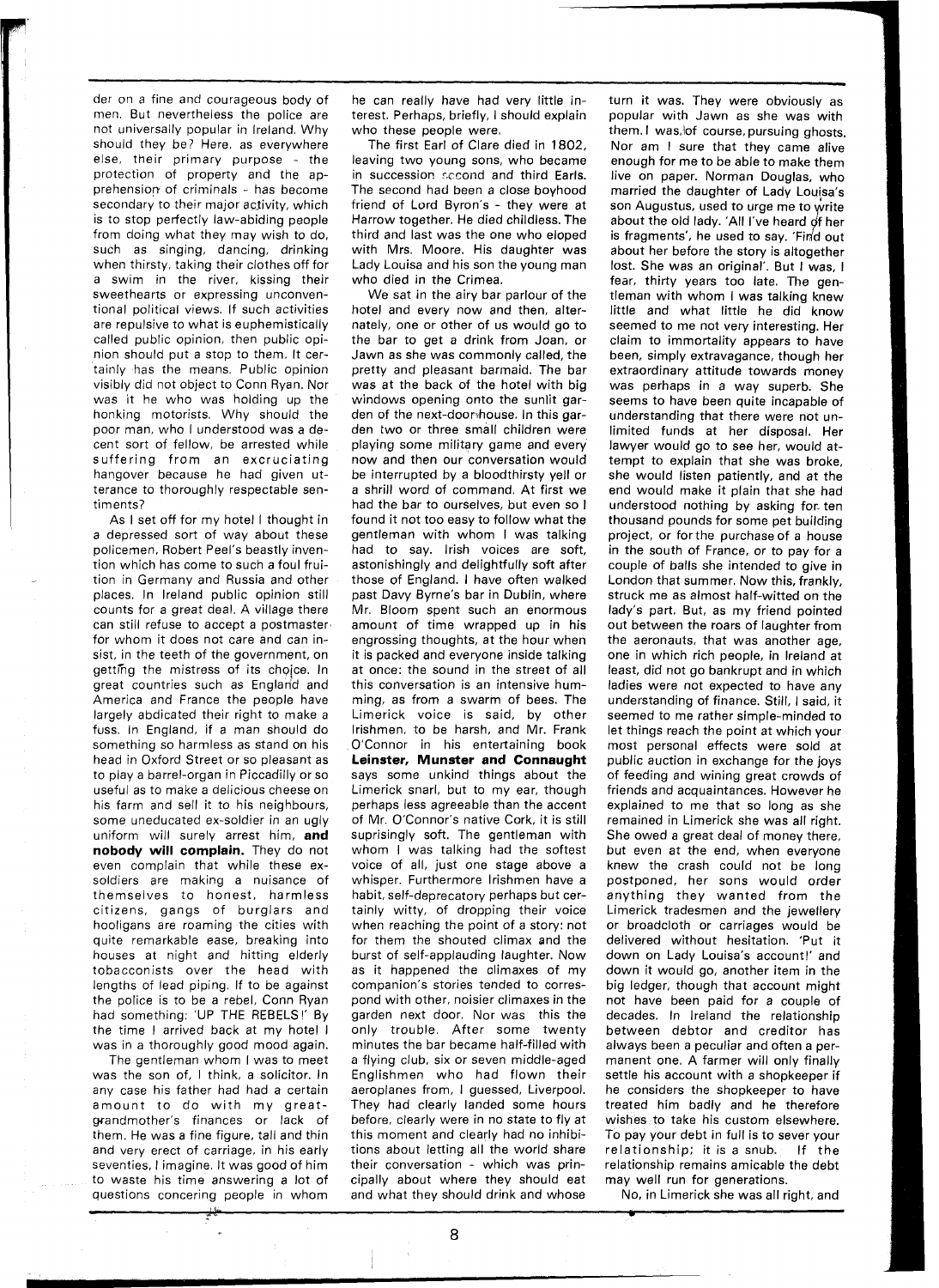no doubt I should be living there at this minute and perhaps even putting things down in Lady Louisa's account, had she not wanted cash. And since she could not get the odd ten thousand from her lawyer, she turned to the London money-lenders, the Jews as my friend called them, using a phrase which recalled Lady Louisa's period with startling clarity. And the Jews, not being, as they knew they would not be, repaid, foreclosed and the contents of Mount Shannon were sold at auction, as fast as possible, with no reserve prices. This was the first of the great lrish auctions. Friends of the Jews, London dealers, formed a ring, did not bid against one another and bought the stuff up quick, which they then re-sold at leisure for five or six times what they had given. Lady Louisa had always been popular in Limerick. Now she became for a while a sort of people's heroine, for was she not being, in a way, evicted? And evictions were much in the public mind at that time.

But what was she like, I wanted to know. He smiled.

'She had no understanding of money at all. When she gave her last ball the bailiffs were already in the house. She could not make out who these strange men were, sitting about in her chairs. At last someone persuaded them to go upstairs until the ball was over'.

And that was all, or almost all, that I could discover about her. It seems that when her first husband, Dillon, was alive, she was a more or less senible lady - also she was much engaged in child-bearing at the time. He, too, appears to have been an intelligent human being, interested in field sports and devoting a certain amount of his time to the affairs of the country, a responsible sort of individual but one who, as a foreigner, made little impression hereabouts. In London no doubt she was his wife: here he was regarded as her consort. Presumably he regarded himself as such, since he agreed to take her name.

It was after his death that the extravagance set in, aggravated, I have heard, by gambling, that national vice of the lrish of all classes. Among the rich it was a relic of the previous century, in which Lady Louisa should have lived, when a large part of the Protestant ascendancy lived on land that their grandfathers had stolen - easy come, easy go - and had very little contact with and responsibility for their tenantry, so that an estate meant no more than money and was betted and lost as easily as a banknote. I do not think Lady Louisa's father would have adopted such an attitude and I am sure her grandfather would not, but no doubt she got into what they call bad company. After all, as another man remarked to me, was she not just a poor weak woman underneath? In anv



**A mid-1940s picture of Mount Shannon House.** 

event, during her widowhood - so different from that even more spectacular widowhood which was then being carried on with maximum self-pity across the sea at Windsor - down went the capital and up went the mortgages. Her affairs were in very poor shape by the time she met a wealthy Sicilian nobleman, the Marquis della Rochella, and her father's library had aiready come under the hammer at Sotheby's.

But the Sicilian was clearly the solution, and she married him. He was delighted. He had been a frequent visitor to Mount Shannon, had noted the bakery, the plant for making gas, the army of gardeners, the tremendous hospitality, the obvious great opulence of his bride. For, though he owned extensive property far away in Sicily, it was, alas! utterly encumbered. FitzGibbon money would be just the thing with which to pay off all those

mortgages held by the rascally Neopolitans. it seems that they never discussed their respective financial states. But the discovery was not long delayed. She wanted, as usual, cash, and her husband gave her a cheque. It bounced. The truth, both truths, were out. I am told that the row between them was stupendous, and well it might have been. It was as neat a trick as any writer of a French farce ever evolved for his second act.

By the time the old gentleman left me alone with the aeroplane enthusiasts I think we were both feeling very sorry for Lady Louisa.

That evening I dined with friends and after dinner the talk turned on politics which made, I felt, a welcome relief from Lady Louisa's debts. This was not the lugubrious internal politics of contemporary Ireland, which is almost entirely a matter of per-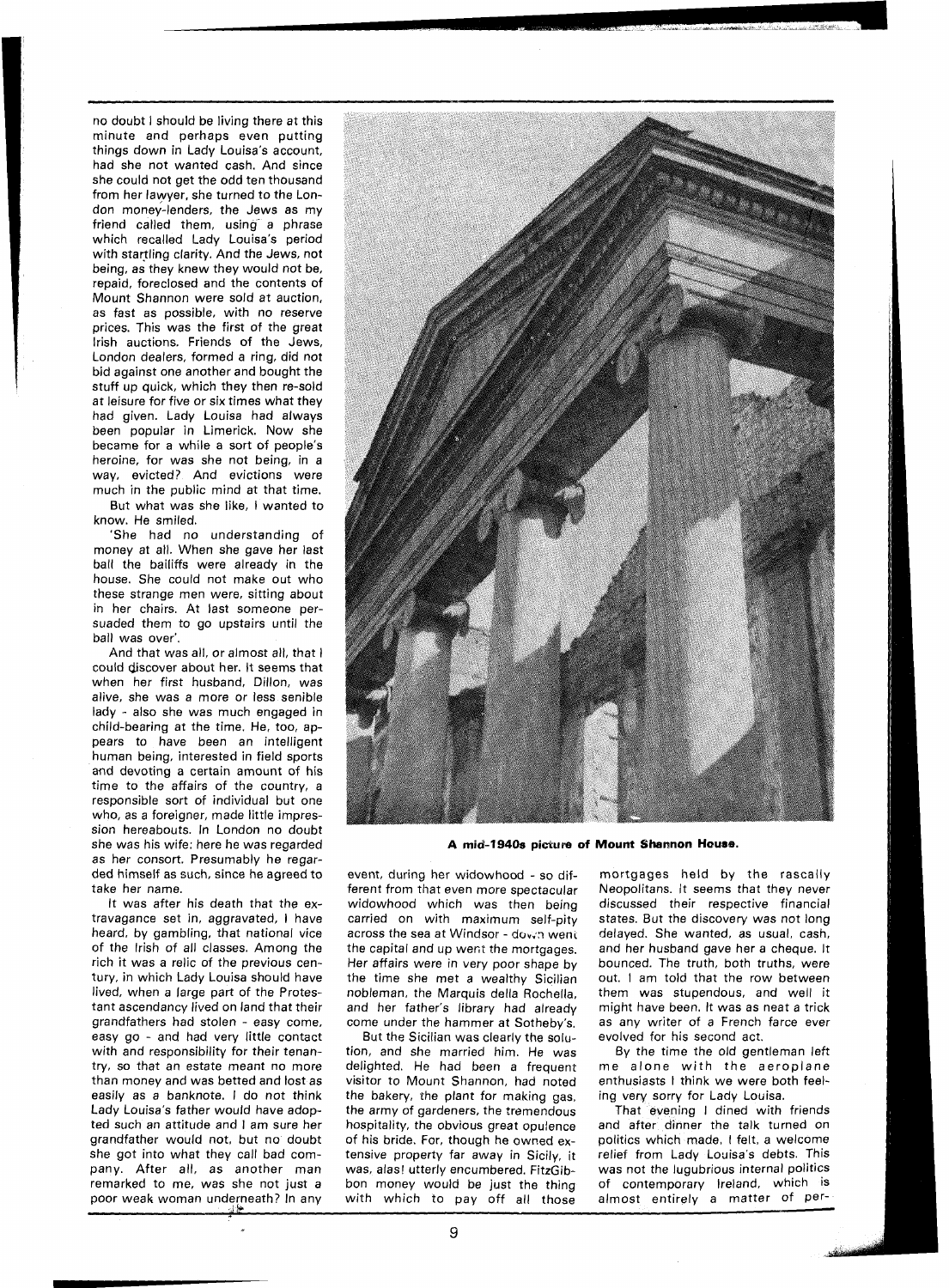sonalities with Mr. de Valera's permanently in the centre of the stage. Nor was Ireland's relationship with England discussed. (A friend of mine, a barrister, once remarked that Ireland's attitude to England resembles that of a recently divorced woman towards her ex-husband: she's got rid of him at last but she can't stop talking about him). No, we discussed larger matters on that warm evening as the light faded and the blackbirds sang their watery evening song. Now in case any of the bemedalled and self-appointed defenders of our western way of life should be listening, I would say that the ideas I am reporting were those I heard, that they were not all heard at this dinner party, and that they are by no means the only point of view which was advanced to me on these matters in Ireland. Indeed they are no doubt those of a small minority, but since they were in general expressed by the most intelligent young people I met over there I think that they are perhaps worth recording, if only as a change from Lady Louisa and the Sicilian.

In the struggle between America and Russia, or between Western Democracy and People's Democracy, lreland is politically neutral. It is not emotionally neutral, but is swinging that way. The reason for Ireland's political neutrality is allegedly the partition. So long as the lrish government believes that one-fifth of its territory and a higher proportion of its wealth is being forcibly retained by another power it cannot enter into political engagements which even faintly imply that it accepts this state of affairs as legal and permanent. Were partition abolished - and many people believe it may well fade away in the next few years - lreland might join the North Atlantic Treaty Organization or whatever corporate body takes its place. But not necessarily.

lrish neutrality has been frequently described as pig-headedness, and certainly Communism makes very little appeal in that country where Christianity is taken most seriously and is even believed. But the American alternative does not necessarily hold a much greater appeal. A country can only know what it sees of another country and what the lrish have seen of America is odd and one-sided. Of course almost every lrish family, particularly among the poorer classes of society, has relations living across the Atlantic and most of them preserve some link, often the very solid one of sending dollars home. But at one time, for the people who went as for many of those who remained, the question arose quite baldly; to go abroad or to stay in Ireland. For the last two generations it has been usually economic incentive rather than economic compulsion which has sent the emigrants, to the United States. And those who re-

 $\overline{\psi}$ 

main are in many ways a different type of person from their relatives abroad. Indeed anyone who attempted to anticipate the lrish in lreland from a knowledge of the lrish in America would be extrao-dinarly unwise. He would find that he was frequently dead wrong in his expectations.

Now in the psychological climate of America success, financial success, counts, and many of the lrish who have gone to America, being more ambitious people than their stick-at-home brothers, have been very successful. In ireland that sort of success does not count, at least not so much and not for everybody. Mr. O'Sullivan in his dilapidated cottage may be a much more important man to himself and his neighbours than Mr. Murphy in his brand new bungalow. Not always, but sometimes. So that when the lrish emigrant, flushed with success after his years of struggle in the New World, returns to Ireland, he often finds that he has lost touch with his people, that his values are no longer theirs. If it was his father who went, the gulf is wide indeed, if his grandfather then he is an American entirely and an Irishman only by a vague sentimentality concerning Blarney Stones and Killarney lakes and a few inherited prejudices about the British. A similar thing happens, though think to a lesser degree, to those Americans who revisit their ancestral homes in Italy and even in Scandinavia.

There is nothing so annoying as a distorting mirror. The lrish do not care for what they regard as the distortion of their own character visible in the 'Americans' who come back. To put it in a much overused phrase but one which I fear I cannot avoid, they do not like American materialism. A devoutly Catholic lrish lady of my acquaintance told me that she did not really care for American priests - and any number of them visit Ireland, and she entertains the clergy a great deal: many of them, somehow, did not seem to her like priests, they were too interested in the things of this world.

That is the first personal contact that the lrish have with the American way of life. The second, far less significant, is the American army. During and immediately after the war a great many American soldiers visited Eire and some are still to be seen wandering about the streets of Dublin. An army is always the worst possible advertisement for the nation it represents, for it is only the bad soldiers that are noticed. A number of American soldiers tended, and tend, to wander vacantly about the streets, their blouses undone, their hands in their pockets, chewing like so many cows. Others have been boastful, throwing their money about in bars, attempting to seduce chambermaids, and generally behaving as though they had some right to be in Ireland.

Many, undoubtedly most, are well behaved and don't walk down Grafton Street with their buttons undone. Unfortunately, perhaps, they attract less attention. Besides, the lrish have a long tradition of disliking the foreign soldiery. They don't want a foreign army in their midst and they are quite shrewd enough to see through the euphemism of 'air bases-. The government may want the money but the people just don't want the soldiers, and what they have seen of them has given them little reason to change their minds.

A considerably more important aspect of the matter is the impact of American culture on Ireland.They go, of course, to the movies. It is not often realized by Americans how much the United States is judged in terms of these ridiculous productions, with their grossly false and smarmy morality, their undertones or overtones of violence, their sickly and insistent attitude towards sex and their barrelorgan patriotism. Made by businessmen for morons they are of course utterly unrepresentative of the major part of America. They are, however, accepted throughout Europe by a great portion of the population as representing American culture. Indeed, how could it be otherwise, since they see so little else that emanates from across the ocean? Dance tunes tell the same story, and so do most of the magazines that get across the Atlantic in any numbers. So, unfortunately, does a large part of the literature which arrives here heralded as American best-sellers, dreary tales of degeneracy and brutality that delight almost no educated person save the most jaded Frenchman. No, American culture, in lreland at least, has made very few converts to the belief that the American way of life is automaticaly desirable, though I am told that some of the fourteen-year-olds in Dublin do go in for be-bop or whatever has now taken its place ...

This has been a long digression. It was a long dinner. When I got back to my hotel there were still one or two people, including a lady in a very ornate hat, standing up in the half-lit corridor next to the bar, enjoying a nightcap and a little bit of chat. The proprietor civilly suggested that I join them, but I was tired and went to bed.

The next day was a Sunday, but my Limerick friend told me that despite the fact of the pubs being closed we might yet find the old man who had worked for my great-grandmother in one or other of them. So we drove out in his car to O'Briensbridge. The bridge itself is handsome but odd, being constructed of two different sorts of stone on two different types of arch, being in fact two bridges which meet in mid-Shannon. I assumed that half of it had been blown up in some 'troubles' or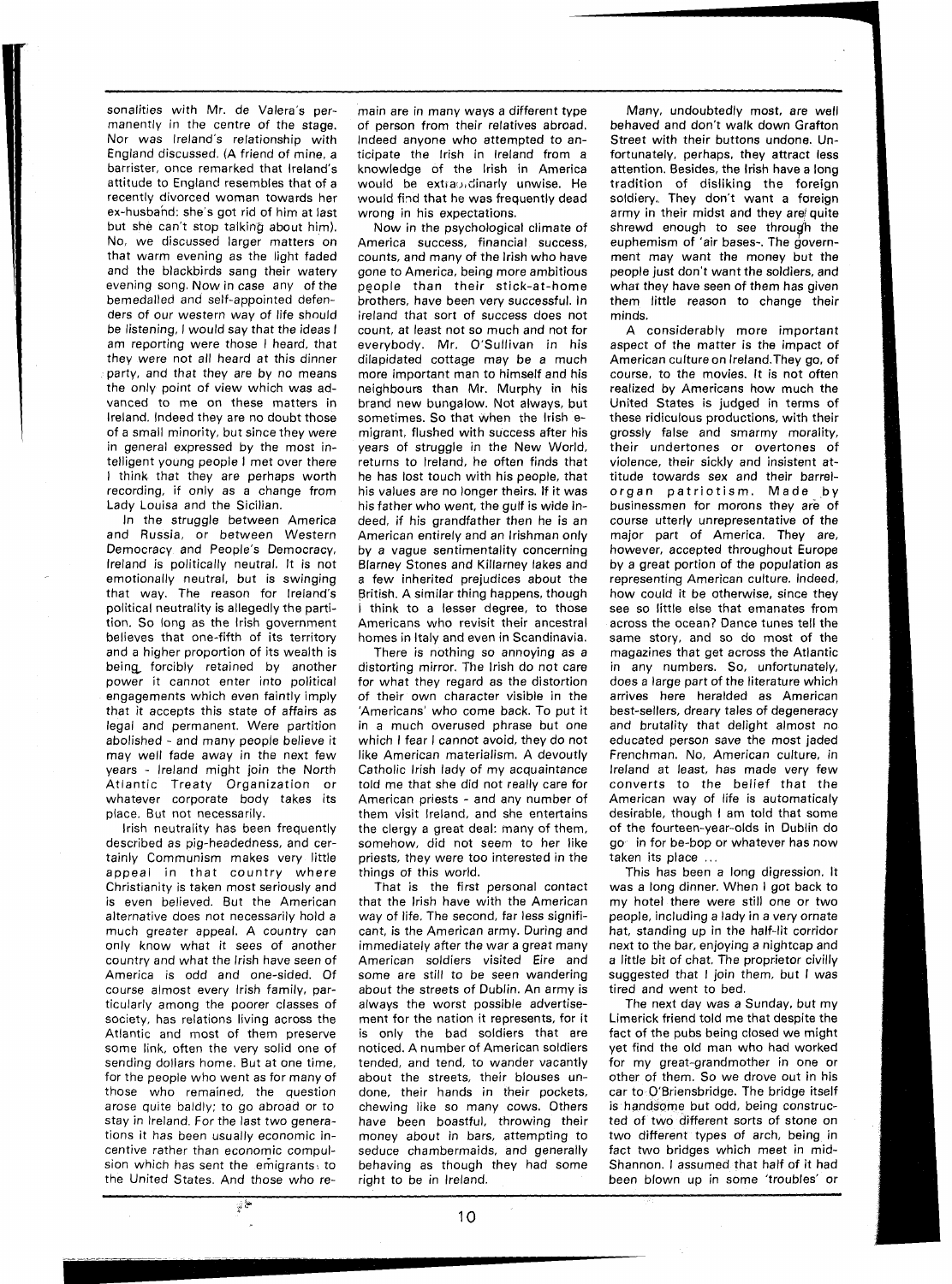other and rebuilt later without regard for the original style. But I was wrong. The Shannon here divides the counties Clare and Limerick and the two county authorities had found it impossible to agree on the type of bridge wanted. Tempers had risen and finally each county had built its half of the bridge as it saw fit. The effect is curious, like those harlequinade trousers with one red leg and one black. But since, like almost all the lrish bridges, the design of both halves is graceful, the end result is rather pleasing in its odd way. Around one end of the bridge there clusters the village, which is really just a single steep street with about four pubs and two shops, though the line between pub and shop is a difficult one to draw in Ireland since so many shops have a bar at the back while a great many pubs sell other commodities beside drink. Having motored several miles, we were bona fide travellers, and as boner feeds we were not breaking the law in asking for a glass. We went to the largest of the pubs and rang the bell.

There were two or three gentlemen already seated on the benches around the square room, no doubt also genuine travellers, and my friend and I joined them. Immediately above my head there hung a mass of black boots, all tied together and suspended from a hook like a weird bunch of grapes. I comrpented on the prettiness of O'Briensbridge, but was told, at once, that it was a dying place. Since the building of the canal in connection with the Shannon scheme it was no longer on a main road. The Shannon scheme was the curse of the place. It was indeed, I was informed, the curse of that part of Ireland. The scheme is in fact not popular among the simpler people hereabouts. (Its name is another example of that lrish tendency to understatement which turns bloody civil wars into troubles and tuberculosis into a delicacy: one of the largest hydroelectrical installations in Europe, which has been working now for several years, would in scarcely any other country be still referred to as a scheme). The reason for its unpopularity, I am told, is disappointment. The lrish talk about money a great deal, but in a vague and imaginative sort of way usually involving large sums. When the scheme still was a scheme there was a great deal of fevered speculation concerning the vast amount that would be paid the workers and the huge compensation that the farmers would get if they were fortunate enough to have the canal cut across their land. Thousands of pounds, thousands and thousands of pounds. Since the authority was only reasonable in its expenditure the people felt they had been badly treated. The only persons to be really handsomely paid were the foreign



**The Second Earl of Clare.** 

technicians, mostly Germans ... who were imported to supervise the building. This did not make the local lrish any happier. No, the scheme is not popular hereabouts, but the dislike felt for it in O'Briensbridge is understandable. The place is dying.

After a while I asked if they were expecting the old man to put in an appearance that afternoon. They were not. Might he, I asked, perhaps be in some other bar in O'Briensbridge? No, he was not in O'Briensbridge, they were certain of that. They were too polite to ask me the direct question, but they clearly found it odd that a stranger with an English accent should be looking for this old man. I felt it only fair that I satisfy their curiosity and  $\mathbf i$ told them why I wanted to see him. Yes, they had frequently heard the old man talking about Mount Shannon in bygone days, but they had not listened carefully since, as one man frankly said, they were not interested. Mount Shannon was six or seven miles away. Castleconnell was the place to talk about Mount Shannon, not O'Briensbridge. Was I staying in Castleconnell? I told them I had come from Limerick. Their disapproval was instantaneous and overwhelming. Limerick, it seems, was the very last place in which to find out anything about Mount Shannon. The Limerick people, I gathered, not only knew nothing whatever about Mount Shannon but precious little about anything else either. (Irish patriotism is solidly based on local pride The rivalry between next-door villages is also often very acute).

By this time the gentlemen in the public house were keenly interested in my quest for the old man and were racking their brains in an effort to be helpful. He would certainly not be in Castleconnell. He might, though it was unlikely, be in Clonlara. Finally they agreed among themselves that the most probable place to find him on this particular afternoon was in a village some five miles away. With many thanks my friend and I got into his car and drove off.

We soon found the pub, and indeed even if it had had no sign we should have recognized it for what it was, since it was crammed with men, women and children, and the hum of conversation, the occasional laughter and the chink of glasses were clearly audible a hundred yards or so away. No doubt all these people were as boner feed as ourselves, but they certainly knew each other very well and at once, with a quite conscious courtesy, set out to make the strangers feel at home, to entertain us. The bar, as I say, was crammed and so was the bar parlour and the yard out the back. The publican and his lady were fully occupied pouring stout and a Mr. McGinney had more or less taken charge, of the